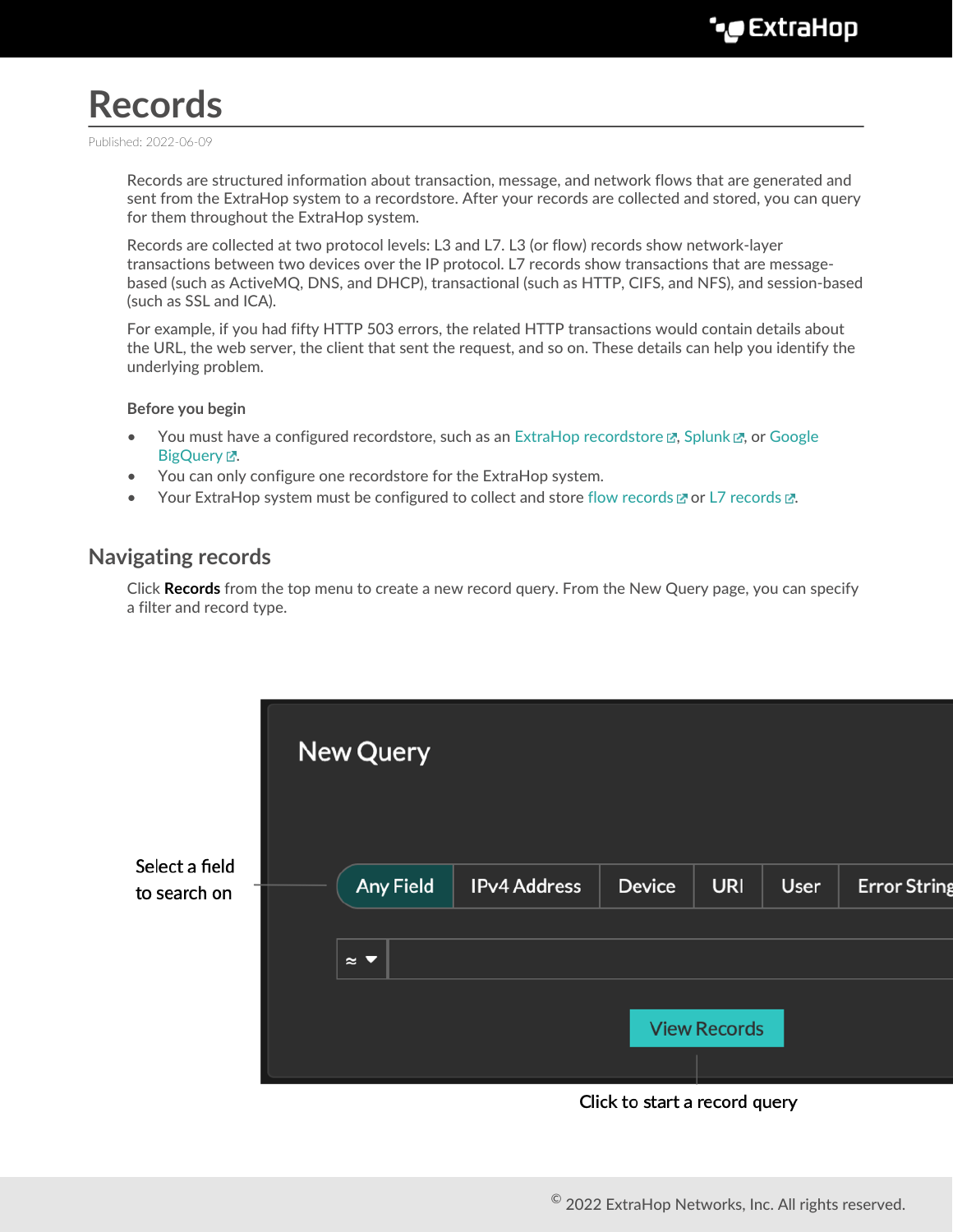# **∙e** ExtraHop

The results appear on the main Records page.



**Note:** A query can result in millions of records based on the time interval and filter criteria. If a query exceeds the maximum number of query results, a truncated number of records appear. (ExtraHop recordstore only.)

Here are some ways you can drill down on record query results:

- From the records chart, hover over a time interval to view the number of records, or click-and-drag across the chart to narrow the record query results to a time interval.
- Click a hostname or IP address to view device or external endpoint details.
- Records that contain suspicious IP addresses, hostnames, and URIs appear with a red camera icon. Click the camera icon to view [threat intelligence](https://docs.extrahop.com/8.9/threat-intelligence)  $\mathbb Z$  for the record.
- Click a packet icon to start a [packet query](https://docs.extrahop.com/8.9/packets/#query-for-packets)  $\mathbb Z$  that is filtered by this record.
- Record results appear in a table by default. Click the Table View or Verbose View  $\Box$  icons to toggle the record view.
- A query might pause intermittently to display the most recent records first. Click **Continue Query** to display more records.
- Click the **Fields** drop-down list to add additional record information to the record view.
- In table view, click-and-drag column headers to arrange the record information.
- Apply [simple](#page-1-0) or [advanced filters](https://docs.extrahop.com/8.9/query-stored-records)  $\mathbb Z$  to find potential issues, such as overly-long processing times or unusual response sizes.

**Note:** To create a record query for a custom metric, you must first define the record relationship by [linking the custom metric to a record type](https://docs.extrahop.com/8.9/custom-metric-records)  $\mathbb{Z}$ .

### <span id="page-1-0"></span>**Filter your records with a simple query**

There are a number of ways you can filter your record query results to find the exact transaction you are looking for. The sections below describe each method and show examples you can start with to familiarize yourself.

If you are trying to filter records by simple criteria (say, if you want all HTTP transactions from a single server that generated 404s), you can create a simple query in one of the following ways:

- Add a filter or refine results from the left pane
- Add a filter from the trifield
- Add a filter directly from record results

For complex filtering, see Query records with an advanced filter  $\mathbb{E}$ .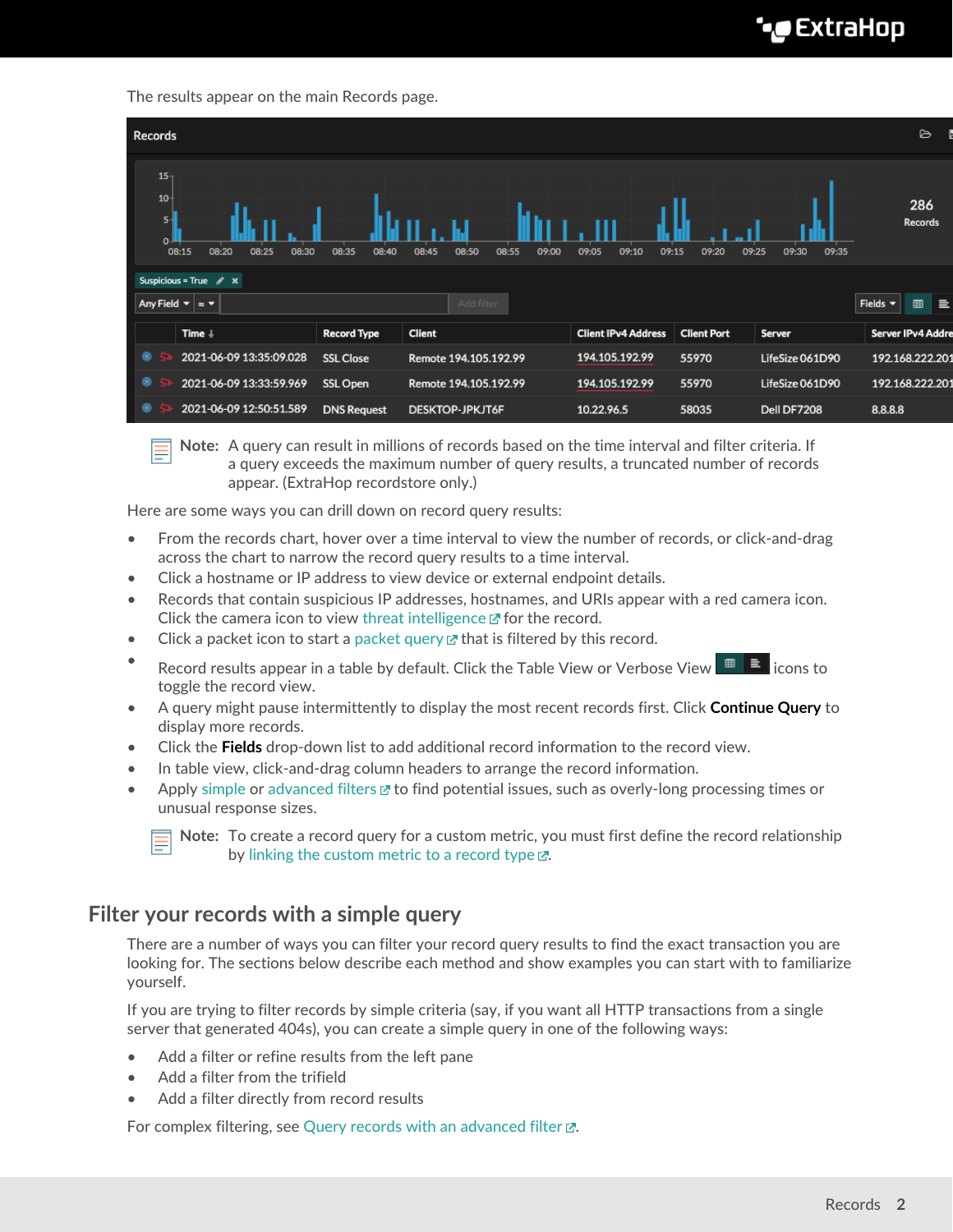#### **Filtering record results from the left pane**

When you click **Records** from the top menu, all of the available records for your selected time interval appear. You can then filter from the left pane to refine your results.

|           | °€xtraHop                                                                                                                         |                                                     |  |
|-----------|-----------------------------------------------------------------------------------------------------------------------------------|-----------------------------------------------------|--|
| Left pane | Last 6 hours<br>e<br>just now                                                                                                     | <b>Records</b>                                      |  |
|           | <b>Record Type</b><br>Any Type<br>Group by<br>None                                                                                | $60K -$<br>$40K -$<br>$20K -$<br>$0 -$              |  |
|           | <b>Refine Results</b><br>$\vee$ External Connection<br>False (975,826)<br>True (46,710)<br><b>Record Type</b><br>Flow (1,022,536) | L7 Protoco<br>Any Field<br><b>Packets</b><br>◉<br>◉ |  |

The **Record Type** drop-down menu displays a list of all of the record types that your ExtraHop system is configured to collect and store. A record type determines what data is collected and stored in the recordstore.

**Note:** Because you must write a trigger to collect records, you need a way to identify the type of data you will collect. There are built-in record types, which collect all of the available known fields for a protocol. You can start with a built-in record type (such as HTTP) and write a trigger to collect only the fields for that protocol that matter to you (such as URI and status code). Or, advanced users can create a custom record type if they need to collect proprietary information that is not available through a built-in record type.

The **Group By** drop-down gives you a list of fields to further filter the record type by.

The **Refine Results** section shows you a list of common record filters for the selected record type with the number of records that match the filter in parenthesis.

#### **Filtering record results through the trifield**

Select a field from the **Any Field** drop-down (such as Server), select an operator (such as the equal sign (=)), and then type a hostname. Click **Add filter**, and the filter is added above the filter bar.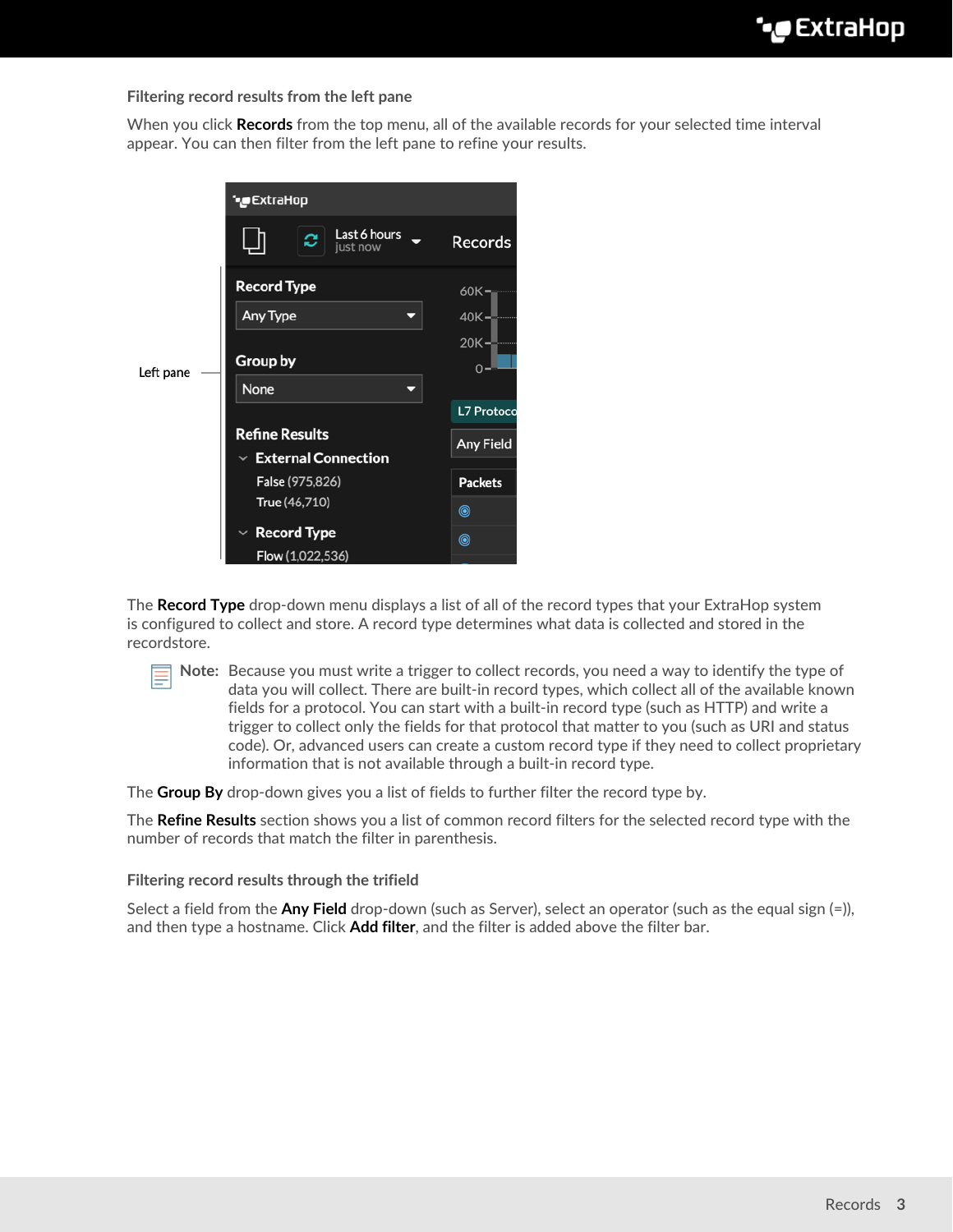# ExtraHop **@-**





Your results only show records that match the filter; in our example this means we only see results for transactions that are for the server named abc.

The following operators can be selected, based on the selected field name:

| Operator    | <b>Description</b>                                                                                                                                                                                                                                            |  |  |
|-------------|---------------------------------------------------------------------------------------------------------------------------------------------------------------------------------------------------------------------------------------------------------------|--|--|
| $=$         | Equals                                                                                                                                                                                                                                                        |  |  |
| $\neq$      | Does not equal                                                                                                                                                                                                                                                |  |  |
| $\approx$   | <b>Includes</b>                                                                                                                                                                                                                                               |  |  |
|             | If records are stored on an ExtraHop recordstore,<br>the includes operator matches whole words<br>delineated by spaces and punctuation. For<br>example, a search for "www.extra" would match<br>"www.extra.com" but not "www.extrahop.com".                   |  |  |
|             | For all other recordstores, the includes operator<br>matches substrings, including spaces and<br>punctuation. For example, a search for "www.extra"<br>would match "www.extrahop.com", but a<br>search for "www extra" would not match<br>"www.extrahop.com". |  |  |
|             | Regex and wildcard characters are not supported.                                                                                                                                                                                                              |  |  |
| $\approx$ / | <b>Excludes</b>                                                                                                                                                                                                                                               |  |  |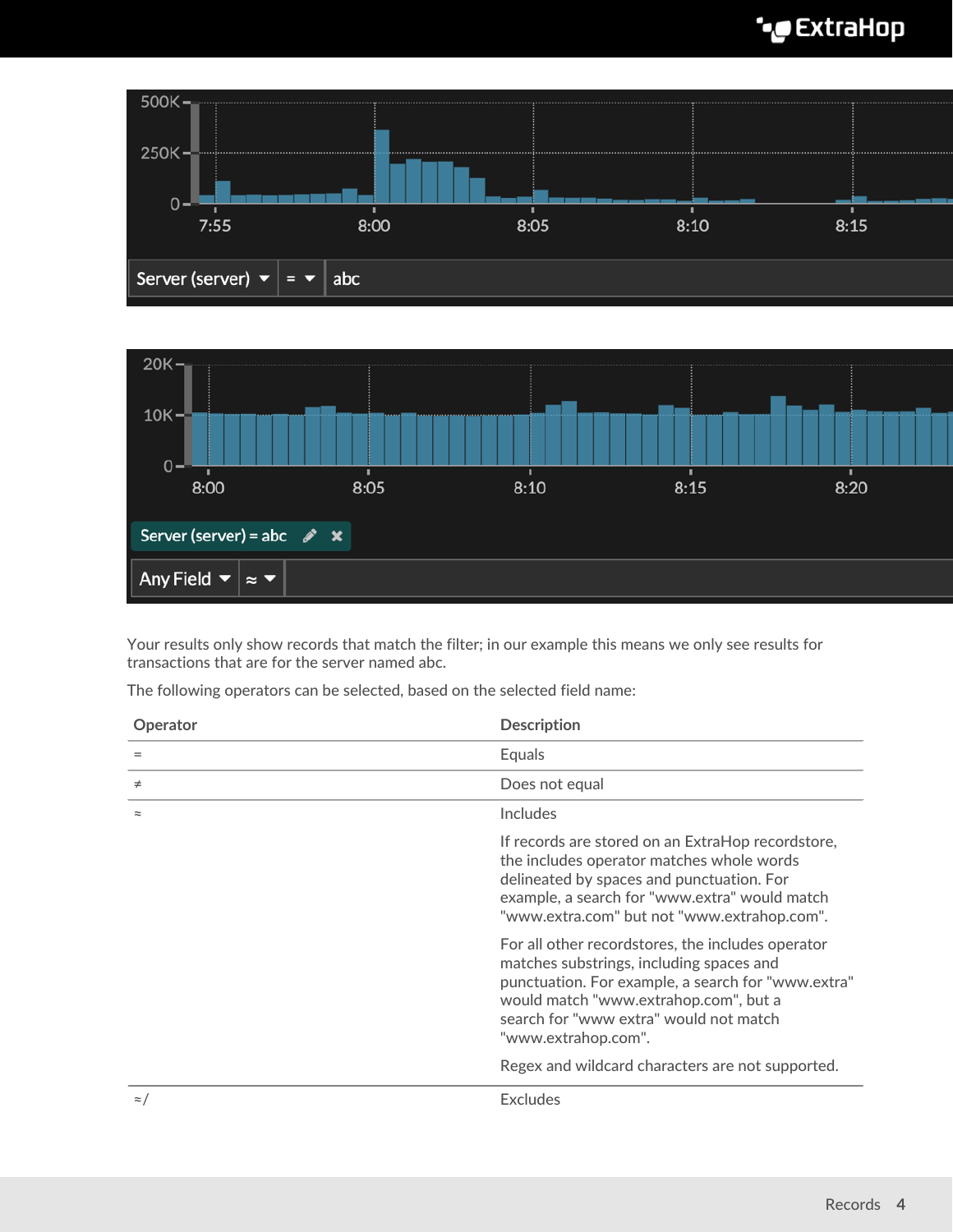| Operator      | <b>Description</b>                                                                                                                                                                                                                                                |
|---------------|-------------------------------------------------------------------------------------------------------------------------------------------------------------------------------------------------------------------------------------------------------------------|
|               | If records are stored on an ExtraHop recordstore,<br>the excludes operator matches whole words<br>delineated by spaces and punctuation. For<br>example, a search for "extra" would exclude<br>"www.extra.com" but not "www.extrahop.com".                         |
|               | For all other recordstores, the excludes operator<br>matches substrings, including spaces and<br>punctuation. For example, a search for "www.extra"<br>would exclude "www.extrahop.com", but a<br>search for "www extra" would not exclude<br>"www.extrahop.com". |
|               | Regex and wildcard characters are not supported.                                                                                                                                                                                                                  |
| $\,<\,$       | Less than                                                                                                                                                                                                                                                         |
| $\leq$        | Less than or equal to                                                                                                                                                                                                                                             |
| >             | Greater than                                                                                                                                                                                                                                                      |
| $\geq$        | Greater than or equal to                                                                                                                                                                                                                                          |
| starts with   | Starts with                                                                                                                                                                                                                                                       |
| exists        | Exists                                                                                                                                                                                                                                                            |
| does not exit | Does not exist                                                                                                                                                                                                                                                    |

#### **Filtering directly from record results**

You can select any field entry displayed in either table view or verbose view in your record results and then click the pop-up operator to add the filter. Filters are displayed below the chart summary (except for the record type field, which is changed in the left pane).

| 2020-05-27 08:44:59.772 | <b>HTTP</b>                   | 192.168.64.133 |  |
|-------------------------|-------------------------------|----------------|--|
| 2020-05-27 08:44:59.661 | <b>HTTP</b>                   | 192.168.38.216 |  |
| 2020-05-27 08:44:59.613 | ס־                            | 192.168.200.51 |  |
| 2020-05-27 08:          | 168.30.119                    |                |  |
| 2020-05-27 08:          | <b>Add filter</b><br>68.67.79 |                |  |

## **Finding records in the ExtraHop system**

- Type a search term in the global search field at the top of the screen and click Search Records to start a query across all stored records.
- From a device overview page, click **Records** to start a query filtered by that device.
- From a device group overview page, click **View Records** to start a query filtered by that device group.
- From a detection card, click View records to start a query filtered with the transactions associated with the detection.
- Click the Records icon  $\mathbf Q$  from a chart widget, as shown in the following figure.